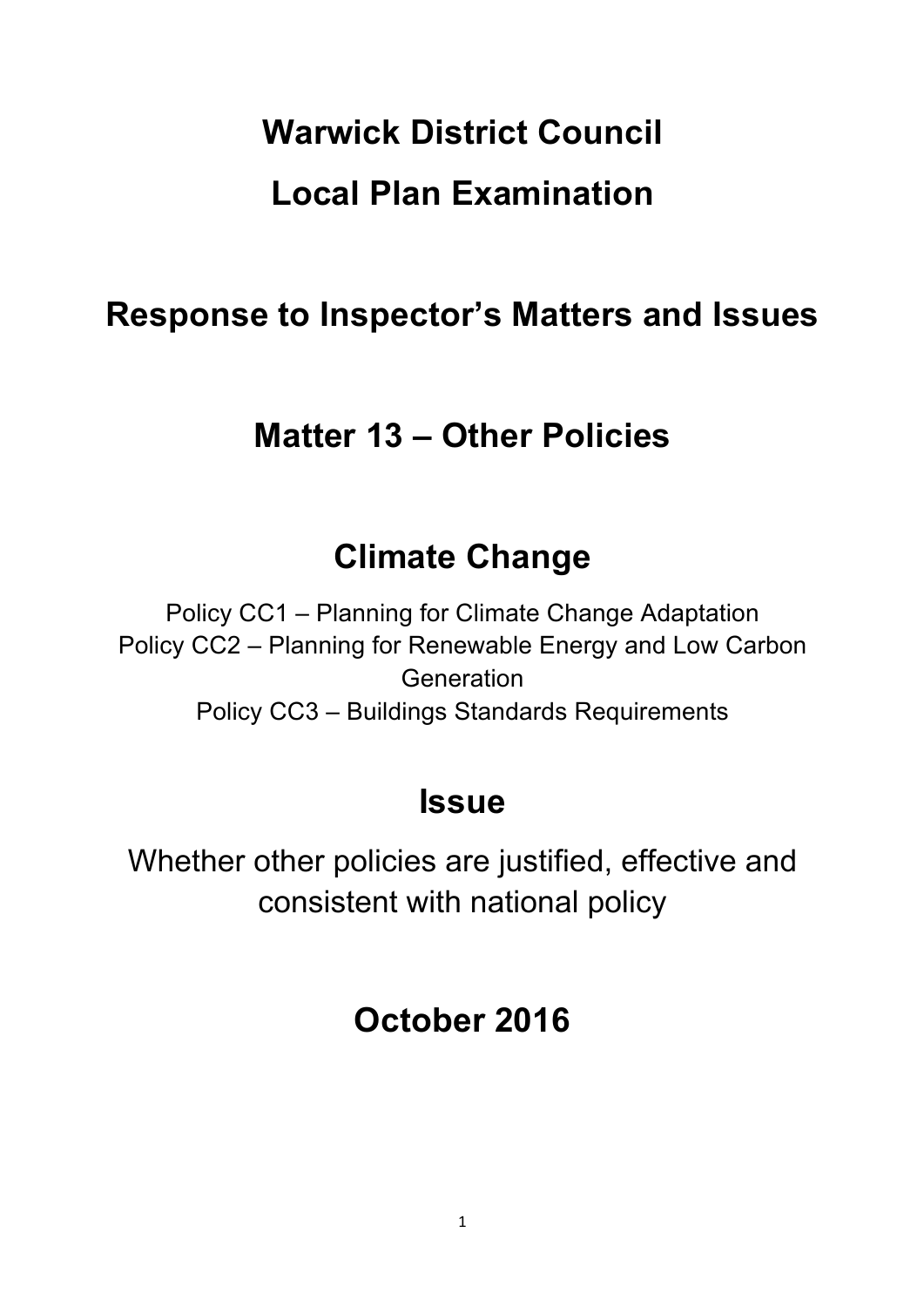#### **Policy CC1 – Planning for Climate Change Adaptation**

#### **1. What is the basis for the policy? What is it seeking to achieve?**

- a) The policy ensures that new development remains resilient to the impacts of a changing climate and outlines the way in which developers and applicants can assure they are addressing these issues by using the criteria as a checklist against their proposals.
- b) It should be noted that the Council has proposed some modifications to this Policy in document LP21, submitted alongside the Local Plan in 2015. These modifications seeks to address representations received regarding the contribution of tree planting and to take account of other factors which could contribute towards minimising vulnerability to climate changes

#### **2. How does the policy relate to the evidence base?**

a) The policy is consistent with the evidence base, in particular the recommendations of the Climate Change Adaptation Study (CC02), the Water Cycle Study (FW01) and the Green Infrastructure Study (G01). One of the key recommendations of the Climate Change Adaptation Study is to 'Develop a planning policy on climate change adaptation and supporting guidance which ensures that new developments in the district are designed to be resilient to and minimise the negative impacts of climate change.

#### **3. Is the policy sufficiently clear? Will it provide sufficient guidance for decision making?**

- a) Yes. In addition, the Council will provide more detail on suitable adaptation measures in a review and update of the Sustainable Buildings Supplementary Planning Document.
- b) Decision makers will assess the climate change credentials of the application details against this policy

#### **4. How will the policy be implemented? Is this clear?**

a) Applicants will be expected to demonstrate how the requirements of the policy have been met in a Sustainable Buildings Statement submitted with the planning application.

#### **5. How does the policy relate to national policy? How is it consistent? Are there any inconsistencies?**

- a) This policy is consistent with national policy. In particular:
	- i. Paragraph 93 of the NPPF states: 'Planning plays a key role in helping shape places to secure radical reductions In greenhouse gas emissions, minimising vulnerability and providing resilience to the impacts of climate change …. This is central to the economic, social and environmental dimensions of sustainable development.'
	- ii. Paragraph 94 states: 'Local planning authorities should adopt proactive strategies to mitigate and adapt to climate change …..'
	- iii. Paragraph 99 states: 'Local Plans should take account of climate change over the longer term ….. New development should be planned to avoid increases vulnerability to the range of impacts arising from climate change. When new development is brought forward in areas which are vulnerable, care should be taken to ensure that risks can be managed through suitable adaptation measures …… ' .
- **6. In overall terms is the policy justified, effective and consistent with national policy?**
	- a) Yes in order to address the shortfall in national policy the policy requires additional criteria to be met without being over prescriptive or reducing viability and giving certainty to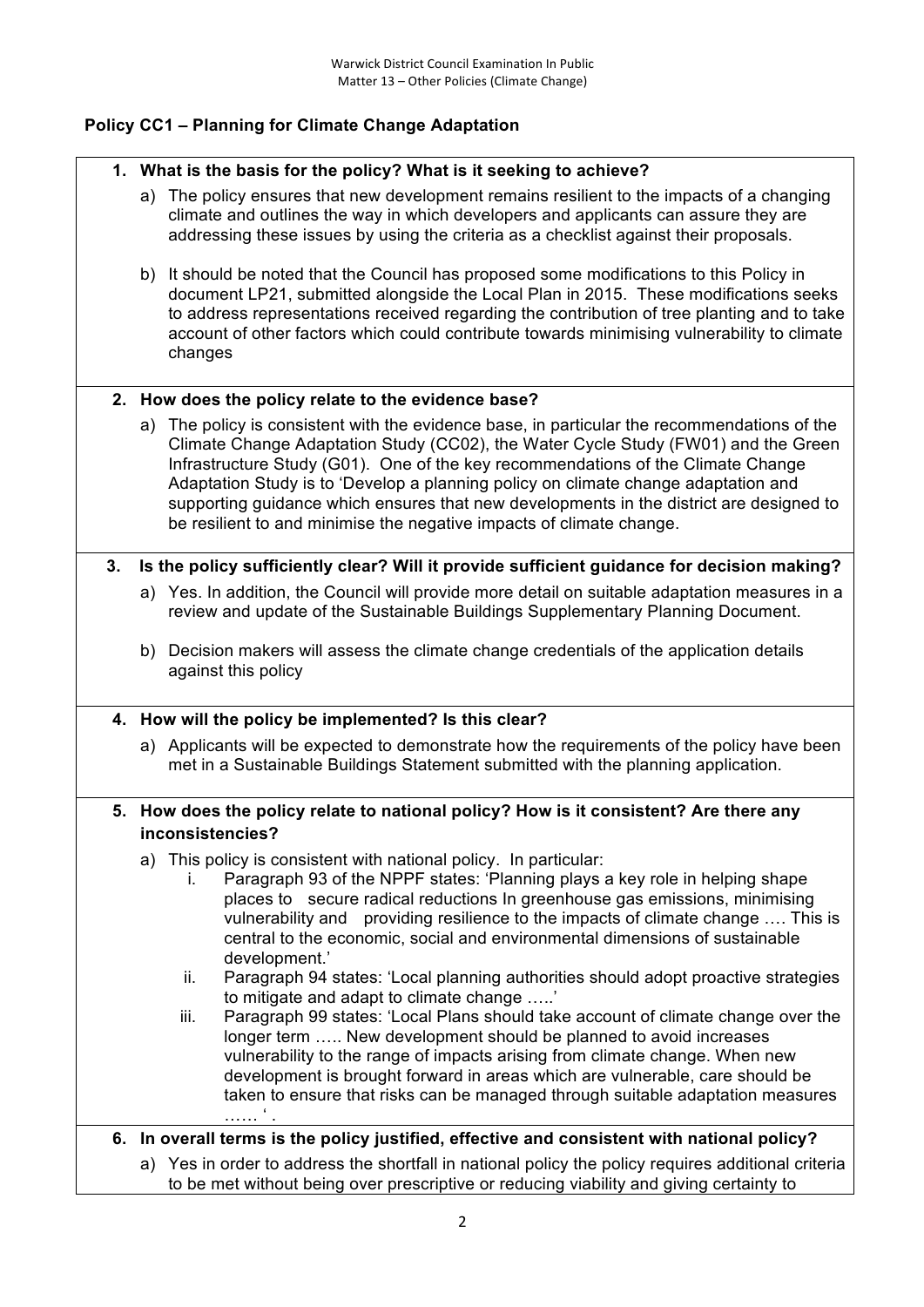applicants in terms of what is expected when submitting a planning application

#### **Policy CC2 – Planning for Renewable Energy and Low Carbon Generation**

#### **1. What is the basis for the policy? What is it seeking to achieve?**

- a) The policy describes the requirements for development involving renewable and low carbon energy generation
- b) It should be noted that the Council has proposed some modifications to this Policy in document LP21, submitted alongside the Local Plan in 2015. These sought to address representations from Historic England.

#### **2. How does the policy relate to the evidence base?**

a) The policy is consistent with the Camco Renewable and Low Carbon Energy Resource Assessment and Feasibility Study (CC01) which identifies significant potential for the generation of energy from renewable and low-carbon sources.

#### **3. Is the policy sufficiently clear? Will it provide sufficient guidance for decision making?**

a) The policy gives guidance to decision makers within the confines of the extent to which national policy allows now that Building Regulations deal with many aspects.

#### **4. How will the policy be implemented? Is this clear?**

a) Applications will be required to demonstrate that the criteria described in the policy have been met (Subject to the amendment to criteria c) outlined in LP21 and updated in relation to the Written Ministerial Statement as described in 7. below). The policy will be implemented through planning applications and by the use of conditions attached to any planning permission granted.

#### **5. How does the policy relate to national policy? How is it consistent? Are there any inconsistencies?**

- a) The NPPF stresses the role of planning in supporting the delivery of renewable and low carbon energy and associated infrastructure (para 93). It requires planning authorities to: '*have a positive strategy to promote energy from renewable and low carbon sources*' and '*design their policies to maximise renewable and low carbon energy development while ensuring that adverse impacts are addressed satisfactorily*' (para 97).
- b) This policy is consistent with the national policy and lists the criteria which will satisfy the local authority when developers submit planning applications which demonstrate that these have been addressed and incorporated
- **6. In overall terms is the policy justified, effective and consistent with national policy?** a) Yes, subject to the proposed change detailed in section 7 below
- **7. How does Policy CC2 sit in relation to the Written Ministerial Statement concerning onshore wind energy? Does it need to be amended and if so how?**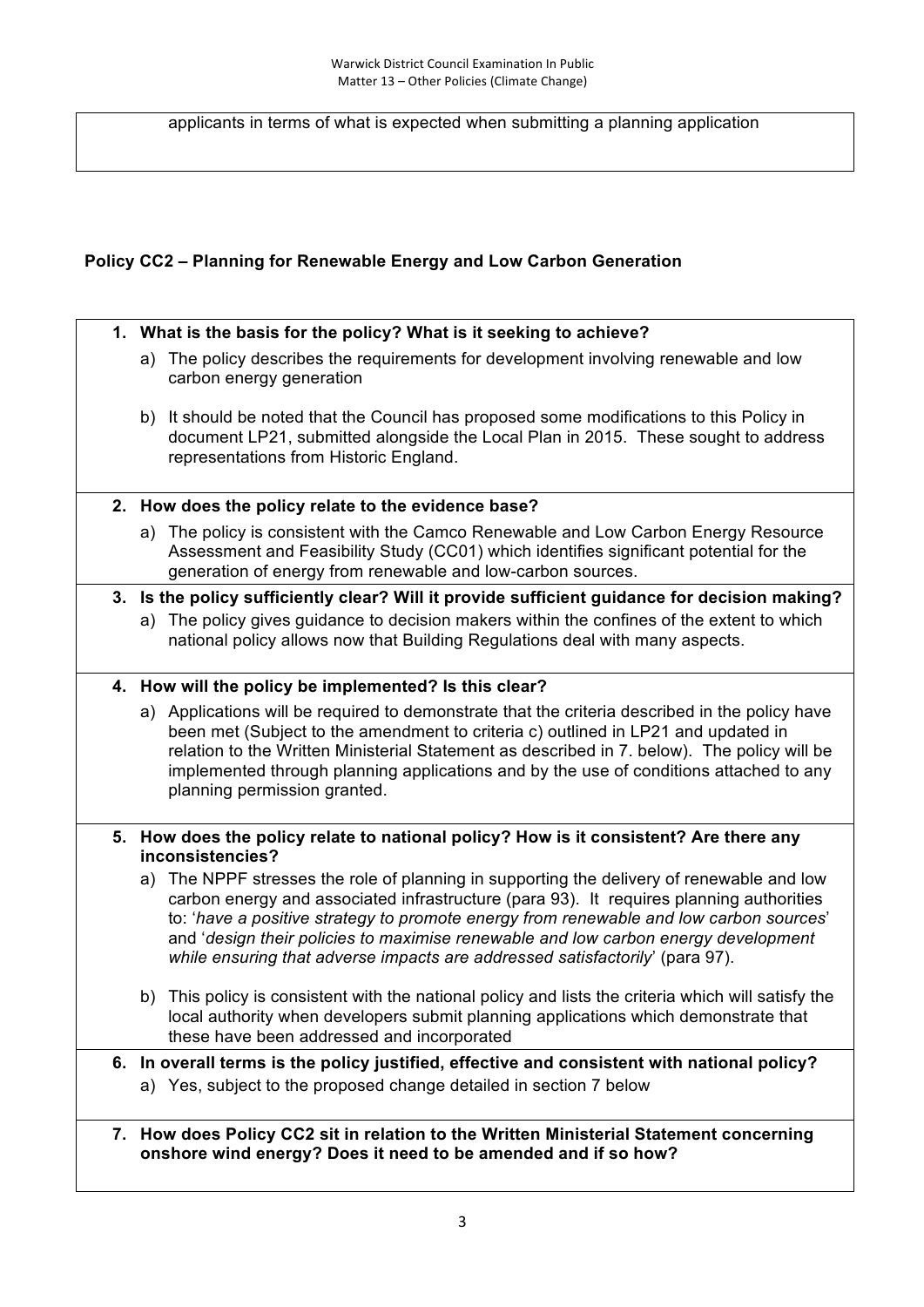a) In order to ensure consistency with the Written Ministerial Statement, the following addition to the policy is suggested:

"*Also, for wind energy proposals, planning permission will only be granted if: h) the development is in an area identified in either the Local Plan or a Neighbourhood Plan as being suitable for wind energy; and, i) following consultation, it can be demonstrated that the planning impacts identified by local communities affected by the proposal have been fully addressed and that the proposal has the backing of those communities*"

#### **Policy CC3 – Buildings Standards Requirements**

- **1. What is the basis for the policy? What is it seeking to achieve?**
	- a) The policy ensures that buildings meet stipulated minimum standards of sustainability and that opportunities for district heating are explored for strategic development sites.
	- b) It should be noted that the Council has proposed some significant modifications to this Policy in document LP21, submitted alongside the Local Plan in 2015. These sought to address representations received and to reflect the Housing Standards Review.
	- c) The information below is based on the revised wording set out in LP21. In addition, updating the policy in line with new technology and Building Regulations at 7. below

#### **2. How does the policy relate to the evidence base?**

- a) For BREEAM: research carried out by BRE (Delivering Sustainable Buildings) found that achieving a BREEAM rating of 'Very Good' for a range of representative buildings (office, school, health centre) can be expected to have a minimal impact on construction costs, and can deliver significant reductions in carbon dioxide emissions, building running costs, energy consumption and water use. For an office the cost to achieve BREEAM 'Very Good', is between 0.13% and 0.34% more than the cost of a 'standard' build (depending on the location of the site), for a school the increase is between 0.11% and 0.35%, and for a community health care centre the range is 0.50% to 0.96%.
- b) For district heating: the Council has carried out a heat mapping and energy masterplanning study in 2015, which identified a number of district heating opportunity areas adjacent to Strategic Sites.

#### **3. Is the policy sufficiently clear? Will it provide sufficient guidance for decision making?**

a) Further guidance on the application of the policy will be provided in the Sustainable Buildings Supplementary Planning Document. The policy signposts the need for a Sustainable Buildings Statement to accompany planning applications to ensure that applicants and decision makers take the requirements of this policy and the revised Sustainable Buildings SPD into account.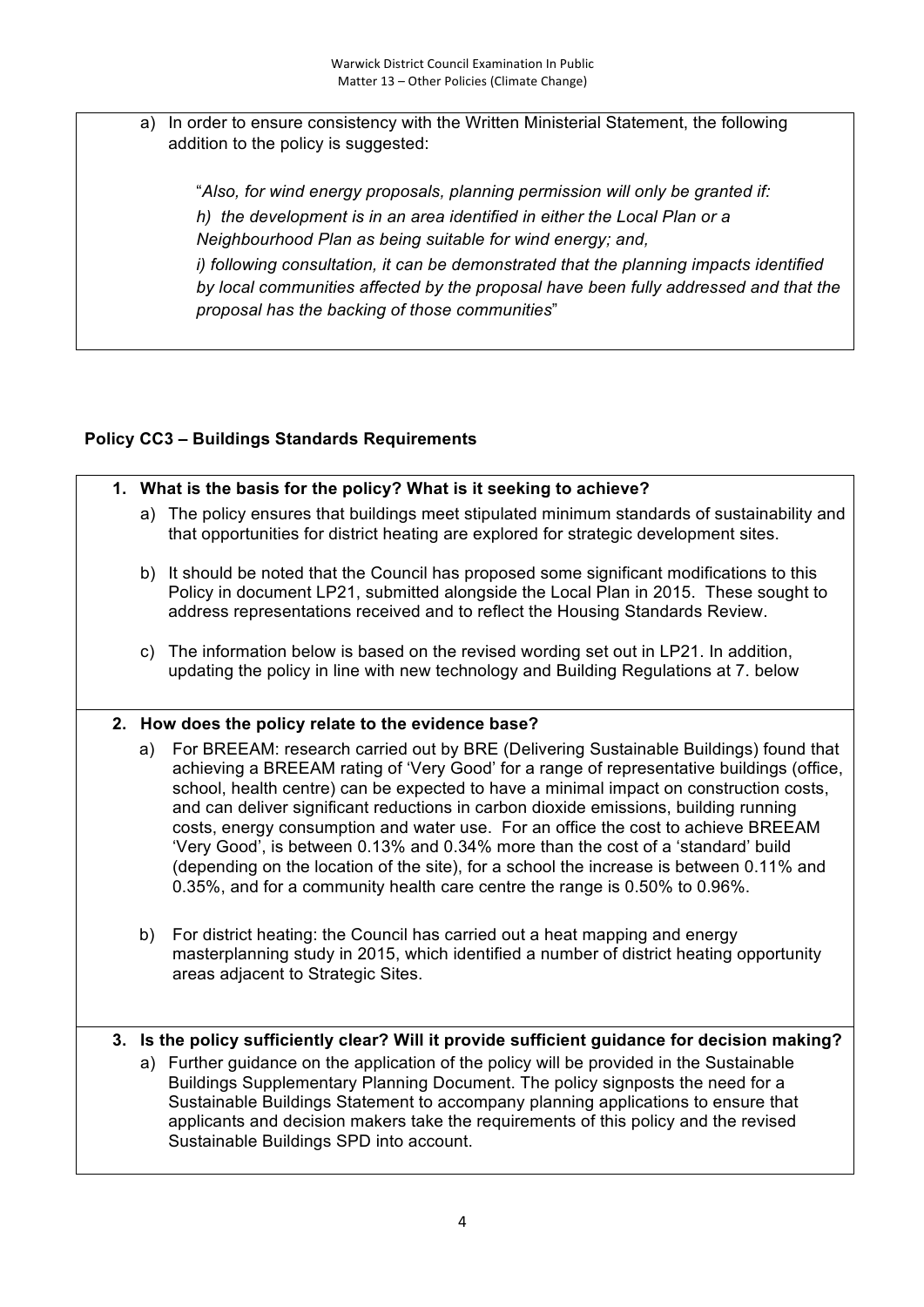#### **4. How will the policy be implemented? Is this clear?**

- a) For BREEAM: applicants will be required to demonstrate that the development will be designed and constructed to meet the stipulated standards. This will involve a preassessment, together with design-stage and completion-stage assessments by an accredited BREEAM assessor. The process will be detailed in the revised Sustainable Buildings Supplementary Planning Document.
- b) For district heating: development within the scope of the policy will be required to incorporate the assessment into the Sustainable Building Statement submitted with the planning application. Again, the implementation process will be detailed in the revised Sustainable Buildings Supplementary Planning Document.
- **5. How does the policy relate to national policy? How is it consistent? Are there any inconsistencies?**
	- a) For residential developments the policy expressly states that they are required to be designed and constructed in accordance with relevant national sustainability standards and national zero carbon homes policy (but see section 7 below).
	- b) The requirement for Major non-residential development to meet a minimum BREEAM rating of 'Very Good' is consistent with paragraph 95 of the NPPF.
	- c) Promoting district heating forms an important part of central government's decarbonisation strategy (The Future of Heating: Meeting the Challenge, March 2013).

#### **6. In overall terms is the policy justified, effective and consistent with national policy?**

a) Yes. The Building Regulations have been tightened to ensure that national targets are reached but the policy adds another dimension in addition to the Building Regulations, which have quite a narrow remit, to address pollution, ecology and sustainable use of materials. This policy applies to all new development of one unit or more and the Council sees these requirements as a minimum without imposing additional and more onerous standards. Developments involving major changes to existing buildings are also encouraged to take the standards imposed by the policy into account to achieve sustainable buildings which reduce energy costs.

#### **7. Is Policy CC3 justified in light of the new National Technical Standards and Building Regulations?**

- a) In the light of the new National Technical Standards and Building Regulations it is proposed that the following sections of the policy are DELETED:
	- Residential buildings all new dwellings are required to be designed and constructed in accordance with relevant national sustainability standards for new homes and from 2016 (or the date of its introduction) national zero carbon homes policy
	- In meeting the carbon reduction targets set out in the Building Regulations and the above and BREEAM standards the Council will expect development to be designed in accordance with the following energy hierarchy:
		- 1) Reduce demand through energy efficiency measures (such as insulation, air tightness, efficient lighting and appliances, optimum use of solar gain and daylighting etc.)
		- 2) Supply energy through efficient means (i.e. by installing combined heat and power and / or connecting to a district heating system
		- 3) Utilise renewable and low carbon energy generation technologies